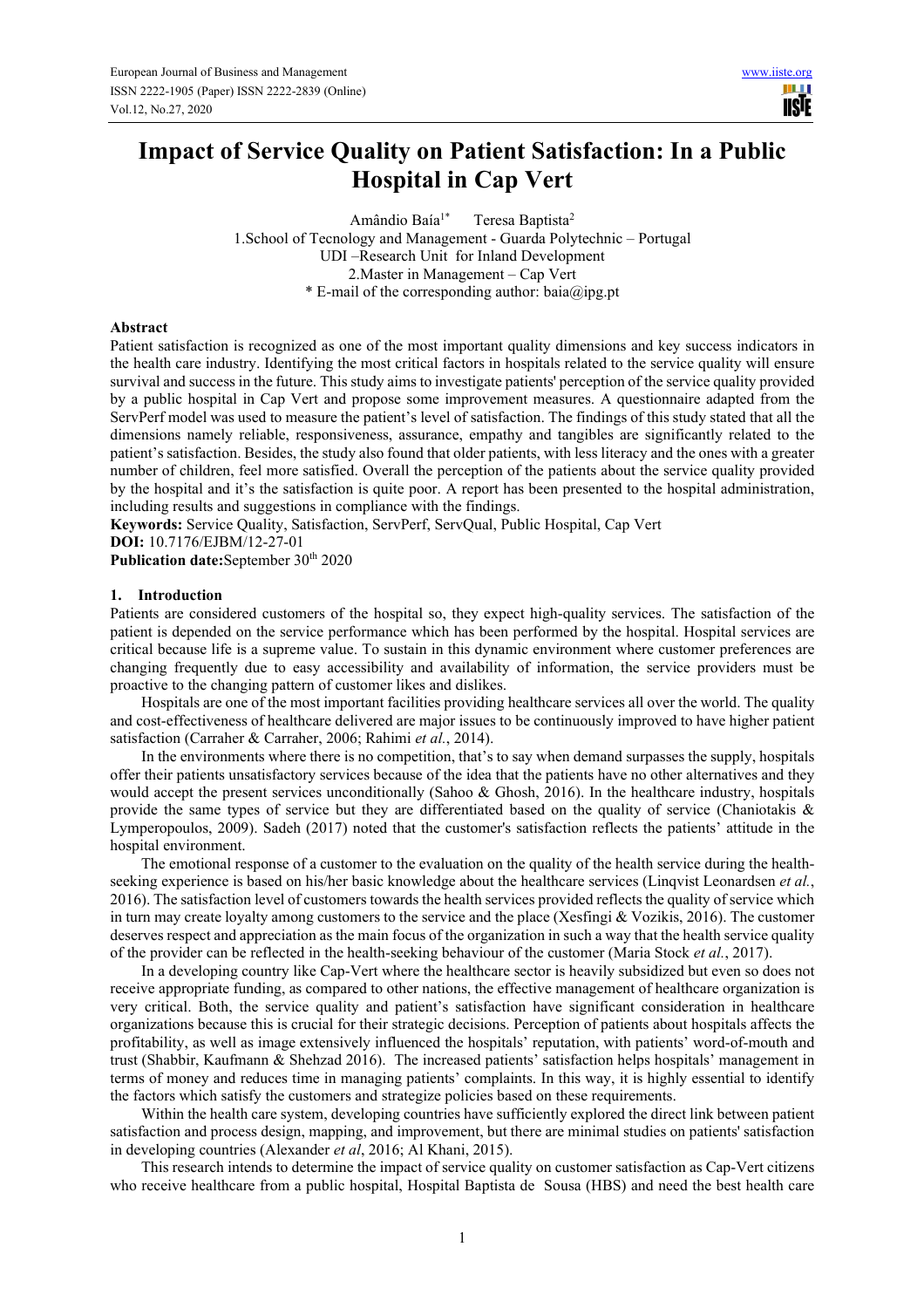services. By determining the significant variables influencing outpatients' satisfaction, this study gives an insight for managers and staff of public hospitals on the effect of service quality towards outpatients' satisfaction and also recommends ways for its improvement.

## **2. Literature Review**

All hospitals have found it necessary to measure, monitor, and improve the quality of healthcare services to survive and achieve patient satisfaction (Punnakitikashem, Buavaraporn, & Leelartapin, 2012). Many types of research have been conducted to assess service quality in hospitals and other healthcare organizations worldwide (Nekoei-Moghadam & Amiresmaili, 2011; Aghamoulaei, Zare & Kebriaei*,* 2008; Tabibi, Gohari & Shahri, 2012; Sohail, 2003; Karassavidou & Papadopoulos, 2009; Anbori, Ghani, & Yadav, 2010; Çaha, 2007; Al Momani, 2012; Figen & Ebru, 2010).

## *2.1 Service Quality*

Healthcare is a leading issue for contemporary society so healthcare managers need a thorough understanding of the ways to increase the quality of care in practical terms.

Nowadays, the demand for quality health care is a leading issue in the world that is increasing (Huang, Lai, Hu, & Weng, 2014). Therefore, it is necessary to analyse the quality of hospital services for quality health care. Conceptualising and measuring the quality of hospital services, as a service system, directly influence public health (Rasouli & Zarei, 2015) although are complex (Um and Lau, 2018). Measuring quality implies selecting and adopting some evidence-based criteria that include client satisfaction with the service they receive (Mendes *et al*., 2018). There is evidence that patient perceptions of health service quality strongly influence their choice of healthcare provider (Handayani *et al*., 2015; Rashid & Jusoff, 2009). Given that the health providers need to gather information on patient needs, expectations and perceptions to adjust their services to patients rather than make their patients fit their services (Qin *et al*., 2015; Ramsaran-Fowdar, 2005).

Service quality improvement can be possible by focusing the dissatisfactions in patients' hospital assessments as well. Reducing patient dissatisfaction in-hospital services is quite important for patients and decision-makers as well. Dissatisfaction affects patient loyalty to the service provider (Fatima *et al*., 2018; Rostami *et al*., 2019; Shabbir *et al*., 2016). Decreasing patient dissatisfaction level leads to positive perceptions by patents and influences the competitive power of the hospitals positively.

Measuring customer satisfaction is something broader and intangible and evaluating the quality of the service provided boils down to specific dimensions of the service (Falcão *et al*., 2017).

#### *2.2 Customer Satisfaction*

Customer satisfaction is a common term in numerous fields including marketing and finance (Fornell & Larcker, 1981; Yi & Nataraajan, 2018). Customer satisfaction is referred to the application of some procedures to bridge the gap that exists between the needs and expectations of a client and available products and services (Linqvist Leonardsen *et al.*, 2016; Sadeh, 2017; Xesfingi & Vozikis, 2016). Customer satisfaction can be described as the attitude or the opinion of a person concerning aspects of health services according to previous experience (Sahoo & Ghosh, 2016).

Many researchers discussed customer satisfaction and attempted to improve their definition. As stated by Swies *et al.* (2017), customer satisfaction refers to attaining the provision needed by the customer. Satisfaction is a situation that occurs as a result of the customer's relationship with the organization over some time (Izogo & Ogba, 2015). According to Maria Stock *et al.* (2017), satisfaction is the consumers' assessment of a product or service in respect of whether their expectations and needs are met with regards to those products or services.

Satisfaction influences patient recommendations positive (McCall *et al.*, 2016). Satisfaction is considered as a positive and emotional state determined through the assessment of all facets of the customer's relationship with the organization (Al-Abri  $\&$  Al-Balushi, 2014). The major focus of an organization is customer satisfaction since it reflects the nature of services of products produced for the customers (Lagrosen & Lagrosen, 2016). Low satisfaction levels among patients are associated with a lack of trust in health institutions (Maria Stock *et al*., 2017; Züllich *et al*., 2012).

One of the most widely researched tools for increasing patient's satisfaction is ServQual model, developed by Parasuraman, Zeithmal, and Berry (1988). It is one of the best and most used models for evaluating customer expectations and their perceptions of the quality of services since it has flexibility, which makes it possible to be modified by the researcher according to the nature of the institution without changing its five-dimensional structure (Ali & Raza, 2017; Awang *et al.*, 2015; Anbari & Tabaraie, 2013). It relies on the idea that quality is a subjective evaluation of the customer and suggests that five dimensions alter patient's perceptions about the quality of services offered by a hospital. Dimension reliability refers to the consistency and dependability of the hospital to offer promised services to their patients. Responsiveness refers to the provision of services promptly. Assurance represents the knowledge, skills and abilities of staff in establishing rapport and trust with patients for the services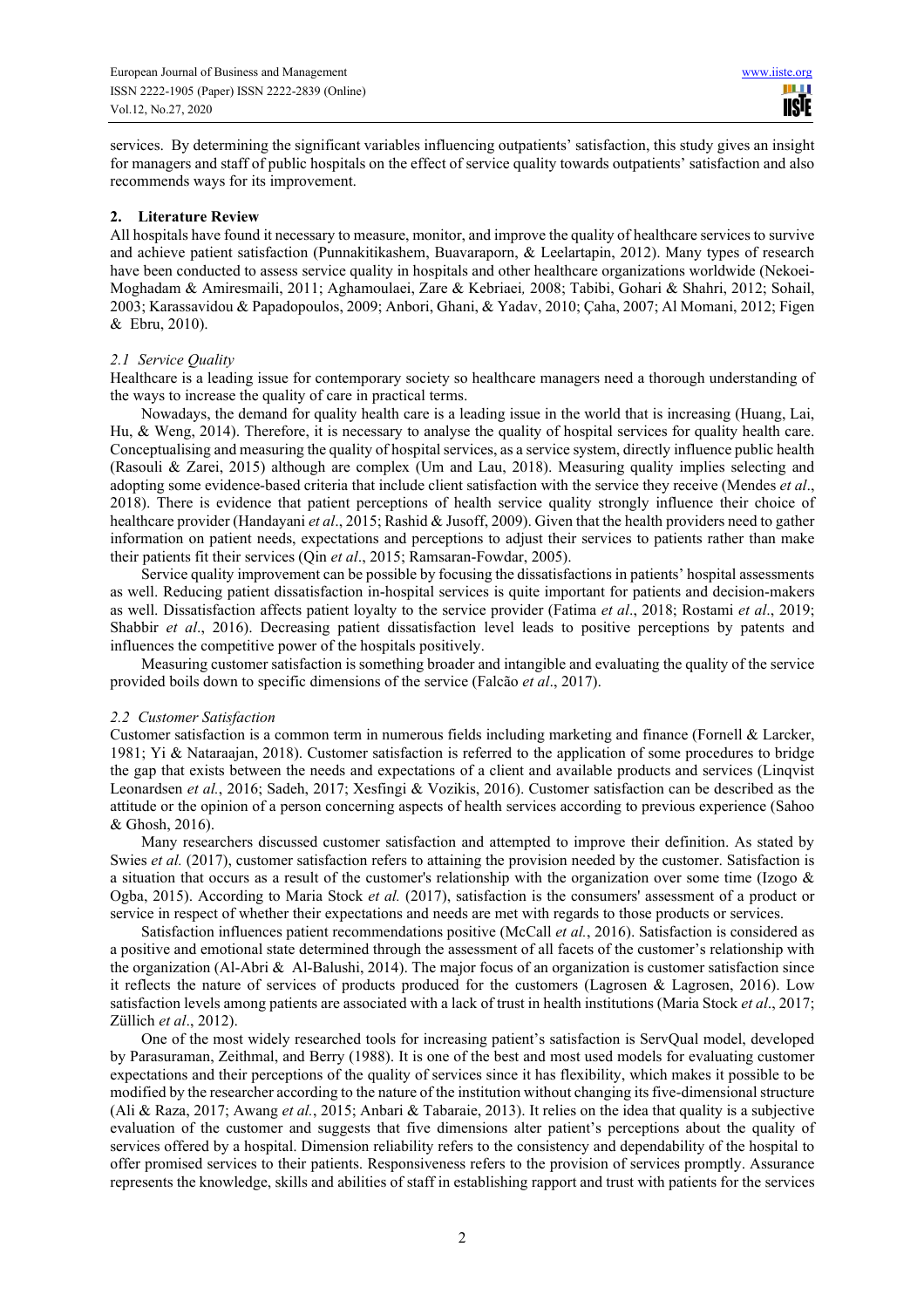provided. Empathy represents the extent to which healthcare providers offer extended emotional support to their patients. Finally, tangibles refer to structural or facility-related elements. As the health care staff meets the expectation of patients, patient satisfaction will increase (Amole *et al.*, 2015).

Cronin and Taylor (1992) proposed, as an alternative, the ServPerf model, which has the same dimensions as ServQual, as it only uses patient perceptions to evaluate service quality.

Many types of research have measured service quality at different hospitals using different methodologies. Paul (2003) performed a comparison between the two prevalent service quality models, ServQual and ServPerf, and applied it in the setting of periodontists. He concluded that ServPerf without importance weights appears to be a better measure of service quality in periodontists. Gurbuz, *et al*. (2008) explained the reason of incompetency of ServQual scale that the consumers do not know about expectation related to service before they receive the service. They even do not know what to expect.

To sustain the advantage and be ahead of their rivals' organisations must focus on customers' needs and demands by fulfilling customer's expectations with improved service quality (Klementova, Zavadsky, & Zavadska, 2015; Martins, de Carvalho, Ramos, & Fael, 2015).

## **3. Methodology**

This study focuses on the effect of service quality on outpatients' satisfaction in the public hospital - Hospital Baptista Sousa (HBS), San Vicent Isle, in Cap-Vert which is a developing country. The hospital treats, on average, 2272 patients every day.

As a research instrument, a questionnaire-based in the ServPerf scale, slightly modified to suit the specific features of the HBS, was used (El-Toamy *et al.*, 2015; Izogo & Ogba, 2015; Saleh, 2017).

The survey questionnaire consisted of two sections. The first section includes questions to determine the sociodemographic profiles (gender, age, educational level, marital status, professional activity, number of children, medical visits (last year), knowledge of the complaints book and complaints). The second section of the questionnaire was a 23-item scale measuring the dimensions (Reliability, Responsiveness, Assurance, Empathy and Tangibility) of service quality. In this section respondents were required to rate on a 5-point Likert scale for data collection with "1" as "strongly disagree" and "5" as "strongly agree".

The questionnaire was pilot tested by ten patients who visited the hospital. Respondents in the pilot test did not have problems with the questionnaire, although minor changes of the wording were suggested. The research questionnaire was in Portuguese and face-to-face interviews were conducted to ensure a high response rate and to reduce the missing data in the questionnaires. Subjects were asked to assess items of the different dimensions and the overall satisfaction.

A convenience sample of patients, age 18 and up, who had been treated in the various departments of HBS hospital in 2018, was used. Thus, the research design is a cross-sectional, one sample at a one-time point. There were collected 413 valid questionnaires. In determining the sample size, we had a significance level of 5% and a sampling error of 4.77%.

Based on the literature on satisfaction assessment models, we designed a conceptual research model presented in Figure 1 to teste the impact of the service quality on customer satisfaction.





In consequence, the following hypothesis provided the scope and depth of the study were formulated:

**H1:** All the five-service quality-related dimensions have a significantly positive influence on patient satisfaction. **H2:** *Age, Gender, Educational Level, Marital Status, Professional Activity, Number of Children, Number of Medical Visits (per year), Knowledge of the Complainants' Book and You already complained,* impacts the evaluations of the service quality and satisfaction by the patients.

To improve the outpatients' satisfaction item responses were classified as green if its average>4, yellow if its 3≤average≤4 and red if its average<3. Items classified red need special action measures and immediate intervention to be improved. Yellow items need attention to improve to green. Green items need to be stimulated to be maintained and improved.

To test the consistency of the sample, the Kaiser-Meyer-Olkin test (KMO) was used. The reliability of the dimensions and the questionnaire, in general, was calculated using the Cronbach's alpha coefficient.

To assess of group average differences of the contextual variables related to the outpatients' satisfaction oneway ANOVA, the Mann-Whitney U test, and the Kruskal-Wallis non-parametric, followed by multiple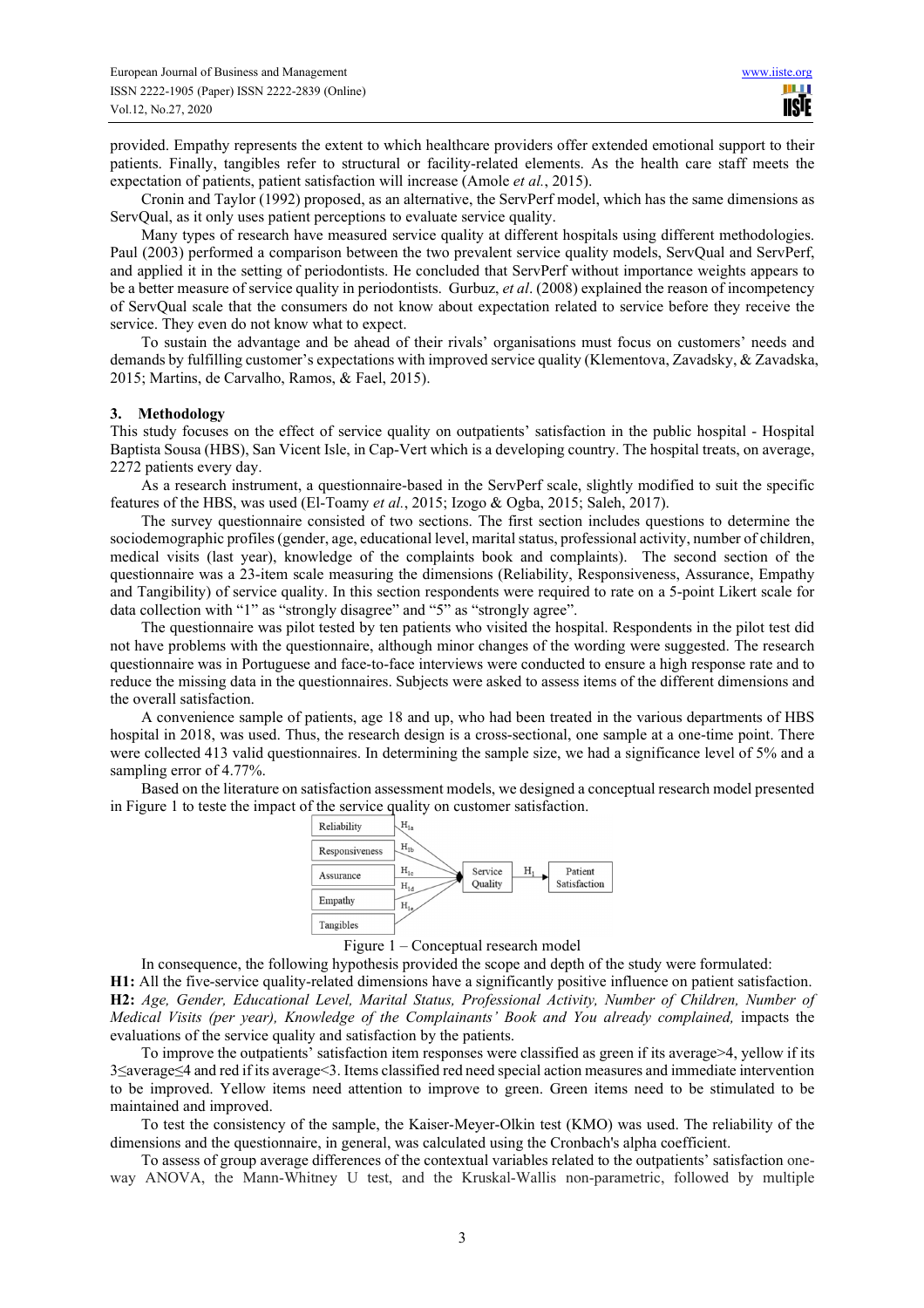comparisons of the order means with ANOVA Tukey, as described by Maroco (2018) were used.

All statistical work was performed on IBM SPSS software (v25 - SPSS Inc Chicago, IL) and Excel (Microsoft Office 2015, Microsoft Corporation).

## **4. Results**

The socio-demographic profile of the 413 respondents is described in Table 1. The majority of the respondents are female (54.72%), 74.33% have less than 45 years of age, 35.11% has the secondary as the Educational Level, 77.24% are unmarried, 28.33% work in the private sector, 49.64% have 3 or fewer children, 56.66% went last year between 1 and 3 visits to the hospital, 59.08% didn't know the existence of the complaints book and just 4.6% already complained. **Table 1 –** Socio**-**Demographic Profile of Respondents

| <b>Table 1 – Socio-Demographic Profile of Respondents</b> |                         |                  |        |  |  |  |
|-----------------------------------------------------------|-------------------------|------------------|--------|--|--|--|
| Category                                                  | Items                   | Frequency        | $(\%)$ |  |  |  |
| Gender                                                    | Male                    | 187              | 45.28  |  |  |  |
|                                                           | Female                  | 226              | 54.72  |  |  |  |
|                                                           | 18-30                   | 165              | 39.95  |  |  |  |
| Age (years)                                               | 31-44                   | 142              | 34.38  |  |  |  |
|                                                           | $45 - 60$               | 75               | 18.16  |  |  |  |
|                                                           | $+60$                   | 31               | 7.51   |  |  |  |
|                                                           | 1st Cycle               | 64               | 15.50  |  |  |  |
|                                                           | 2nd Cycle               | 93               | 22.52  |  |  |  |
|                                                           | Secondary               | 145              | 35.11  |  |  |  |
| <b>Educational Level</b>                                  | Bachelor                | 17               | 4.12   |  |  |  |
|                                                           | Graduate                | 84               | 20.34  |  |  |  |
|                                                           | Master                  | 8                | 1.94   |  |  |  |
|                                                           | PhD                     | $\overline{2}$   | 0.48   |  |  |  |
|                                                           | Not Married             | $\overline{319}$ | 77.24  |  |  |  |
|                                                           | Married                 | 60               | 14.53  |  |  |  |
| <b>Marital Status</b>                                     | Widow                   | 19               | 4.60   |  |  |  |
|                                                           | Divorced                | 12               | 2.91   |  |  |  |
|                                                           | Public Sector Employee  | 60               | 14.53  |  |  |  |
|                                                           | Private Sector Employee | 117              | 28.33  |  |  |  |
|                                                           | <b>Business Man</b>     | 5                | 1.21   |  |  |  |
| Professional                                              | Retired                 | 25               | 6.05   |  |  |  |
| Activity                                                  | Unemployed              | 73               | 17.68  |  |  |  |
|                                                           | Student                 | 76               | 18.40  |  |  |  |
|                                                           | Other                   | 57               | 13.80  |  |  |  |
|                                                           | None                    | 141              | 34.14  |  |  |  |
|                                                           | $1 - 3$                 | 205              | 49.64  |  |  |  |
| Number of Children                                        | $4 - 7$                 | 55               | 13.32  |  |  |  |
|                                                           | $+7$                    | 12               | 2.91   |  |  |  |
|                                                           | $1 - 3$                 | 234              | 56.66  |  |  |  |
| Medical<br>visits                                         | $4 - 7$                 | 116              | 28.09  |  |  |  |
| (year)                                                    | $+7$                    | 63               | 15.25  |  |  |  |
| Knowledge of the                                          | Sim                     | 169              | 40.92  |  |  |  |
| Complaints' Book                                          | Não                     | 244              | 59.08  |  |  |  |
| You<br>already                                            | Sim                     | 394              | 95.40  |  |  |  |
| complained                                                | Não                     | 19               | 4.60   |  |  |  |

As can be seen in Table 2, 17 items (73.91%) of the Service Quality dimensions had a red classification. Half of the yellow items belong to the Tangibles dimension. All the reliability items belonged to the red classification. Although the overall patient's perception of the service quality is quite poor (mean=2.81), it should be emphasized the all the items related to doctors' service laid in the yellow classification.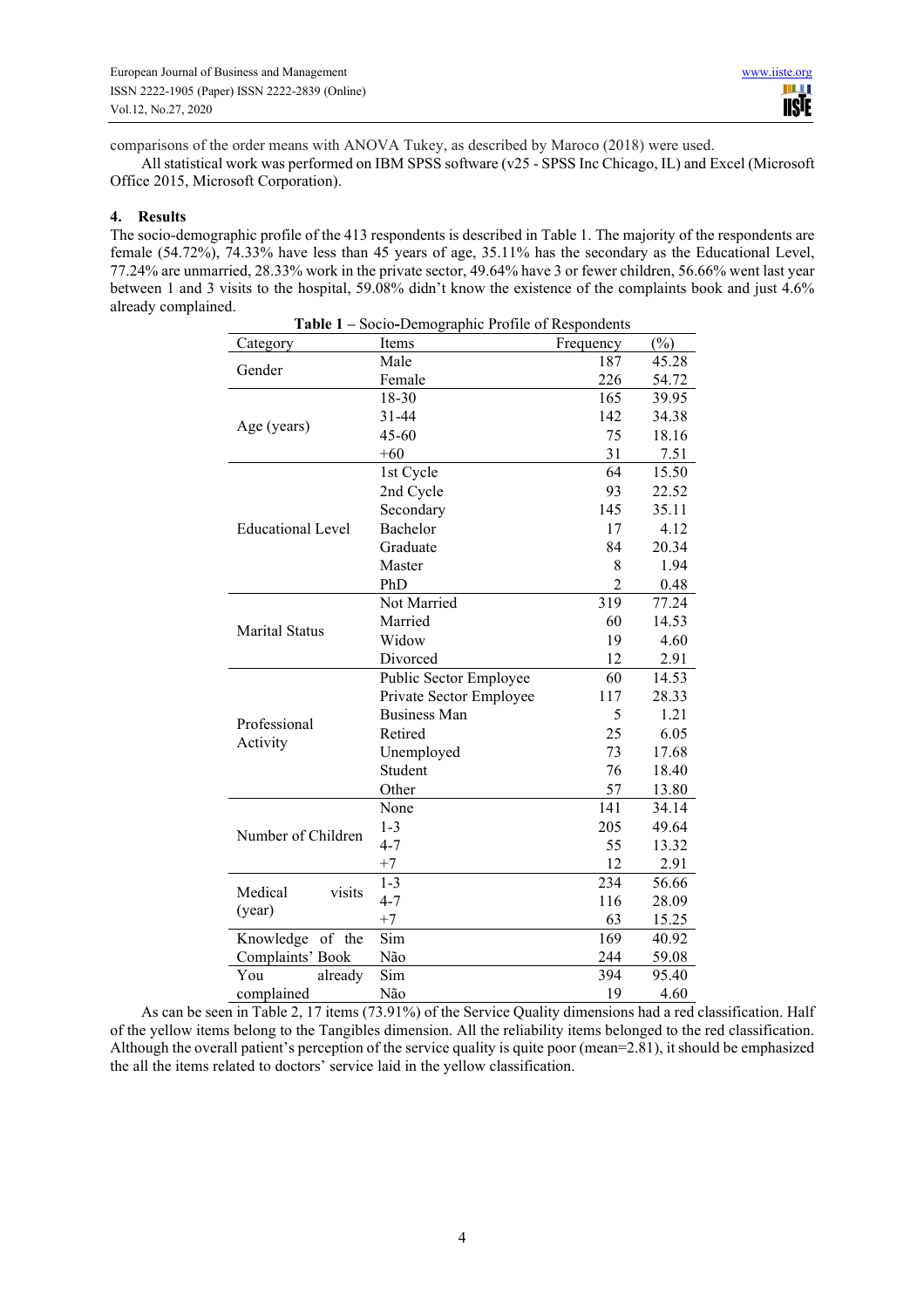| Variables                                                                     | Mean | <b>Standard</b><br><b>Deviation</b> |
|-------------------------------------------------------------------------------|------|-------------------------------------|
| <b>Reliability</b>                                                            | 2,57 | 0,945                               |
| Does the hospital perform the services on time?                               | 2,51 | 1,188                               |
| Is hospital service performed as promised?                                    | 2,59 | 1,138                               |
| How do you equate hospital office hours?                                      | 2,37 | 1,258                               |
| Are staff competent to solve customer / patient problems?                     | 2,81 | 1,162                               |
| <b>Responsiveness</b>                                                         | 2,56 | 0,904                               |
| How do you consider hospital care?                                            | 2,55 | 1,126                               |
| Is there objectivity of the information provided to clients / patients?       | 2,79 | 1,143                               |
| Easy appointment bookings?                                                    | 2,33 | 1,292                               |
| Degree of satisfaction with the medical care received?                        | 3,18 | 1,130                               |
| Waiting time regarding appointments, exams and treatments?                    | 1,95 | 1,188                               |
| <b>Assurance</b>                                                              | 2,93 | 0,945                               |
| Do employees convey security to clients / patients?                           | 2,84 | 1,174                               |
| Does the hospital have civilized and correct staff?                           | 2,87 | 1,198                               |
| How do you rate hospital comfort and safety?                                  | 2,90 | 1,211                               |
| Do Doctors provide security to their clients / patients during consultations? | 3,35 | 1,138                               |
| Does HBS generally respect the rights and duties of clients / patients?       | 2,69 | 1,169                               |
| <b>Empathy</b>                                                                | 2,86 | 0,907                               |
| Do you recommend hospital services to relatives and friends?                  | 2,72 | 1,230                               |
| Satisfaction with the cost of services provided?                              | 2,77 | 1,192                               |
| Are the staff cordial and kind?                                               | 2,80 | 1,117                               |
| Are doctors friendly and kind?                                                | 3,18 | 1,148                               |
| Are appointment times convenient for clients / patients?                      | 2,85 | 1,178                               |
| <b>Tangibles</b>                                                              | 3,12 | 0,909                               |
| How do you rate hospital equipment?                                           | 3,03 | 1,143                               |
| How do you rate the hospital facilities?                                      | 2,94 | 1,112                               |
| As you classify, hygiene and hospital cleanliness?                            | 2,97 | 1,148                               |
| The staff are well presented and clean?                                       | 3,54 | 1,082                               |
| <b>Service Quality</b>                                                        | 2,79 | 0,805                               |

#### **Table 2 –** Mean and Standard Deviation of the Dimensions' Items

The Kaiser-Mayor-Olkin (KMO) measure of sampling adequacy was 0.939 and the Cronbach's α was 0.951 being that all dimensions are superior to 0.70 (Table 1) meaning that the questionnaire's reliability (Parsian & Dunning, 2009) and validity were deemed effective (Table 3).

| <b>Table 3 – Reliability Statistics</b>    |    |       |  |  |  |  |  |
|--------------------------------------------|----|-------|--|--|--|--|--|
| Number of Items Cronbach Alfa<br>Construct |    |       |  |  |  |  |  |
| Reliability                                |    | 0.807 |  |  |  |  |  |
| Responsiveness                             |    | 0.826 |  |  |  |  |  |
| Assurance                                  |    | 0.861 |  |  |  |  |  |
| Empathy                                    |    | 0.831 |  |  |  |  |  |
| Tangibles                                  |    | 0.826 |  |  |  |  |  |
| Questionnaire                              | 24 | 0.951 |  |  |  |  |  |

Scores for the five dimensions showed a positive correlation with each other (Table 4), meaning that the dimensions all made an approximately equal contribution to the overall ServPerf assessment.

| <b>Table 4 - Pearson Correlation Matrix of the Five Dimensions</b> |       |             |       |                |       |           |       |         |           |
|--------------------------------------------------------------------|-------|-------------|-------|----------------|-------|-----------|-------|---------|-----------|
|                                                                    |       | Reliability |       | Responsiveness |       | Assurance |       | Empathy | Tangibles |
| Reliability                                                        |       |             |       |                |       |           |       |         |           |
|                                                                    |       | $(R^2=$     |       |                |       |           |       |         |           |
| Responsiveness                                                     | 0.658 | 0.433)      |       |                |       |           |       |         |           |
|                                                                    |       | $(R^2=$     |       | $(R^2=$        |       |           |       |         |           |
| Assurance                                                          | 0.572 | 0.327)      | 0.732 | 0.536)         |       |           |       |         |           |
|                                                                    |       | $(R^2=$     |       | $(R^2=$        |       | $(R^2=$   |       |         |           |
| Empathy                                                            | 0.640 | 0.410)      | 0.723 | 0.523)         | 0.795 | 0.632)    |       |         |           |
|                                                                    |       | $(R^2=$     |       | $(R^2=$        |       | $(R^2=$   |       | $(R^2=$ |           |
| Tangibles                                                          | 0.524 | 0.275)      | 0.574 | 0.329          | 0.714 | 0.510)    | 0.739 | 0.546   |           |

Correlations is significant at the 0.01 level (2-tailed test)

Table 5 shows that  $R^2=0.891$  meaning that 89.10% of the change in the dependent variable outpatient's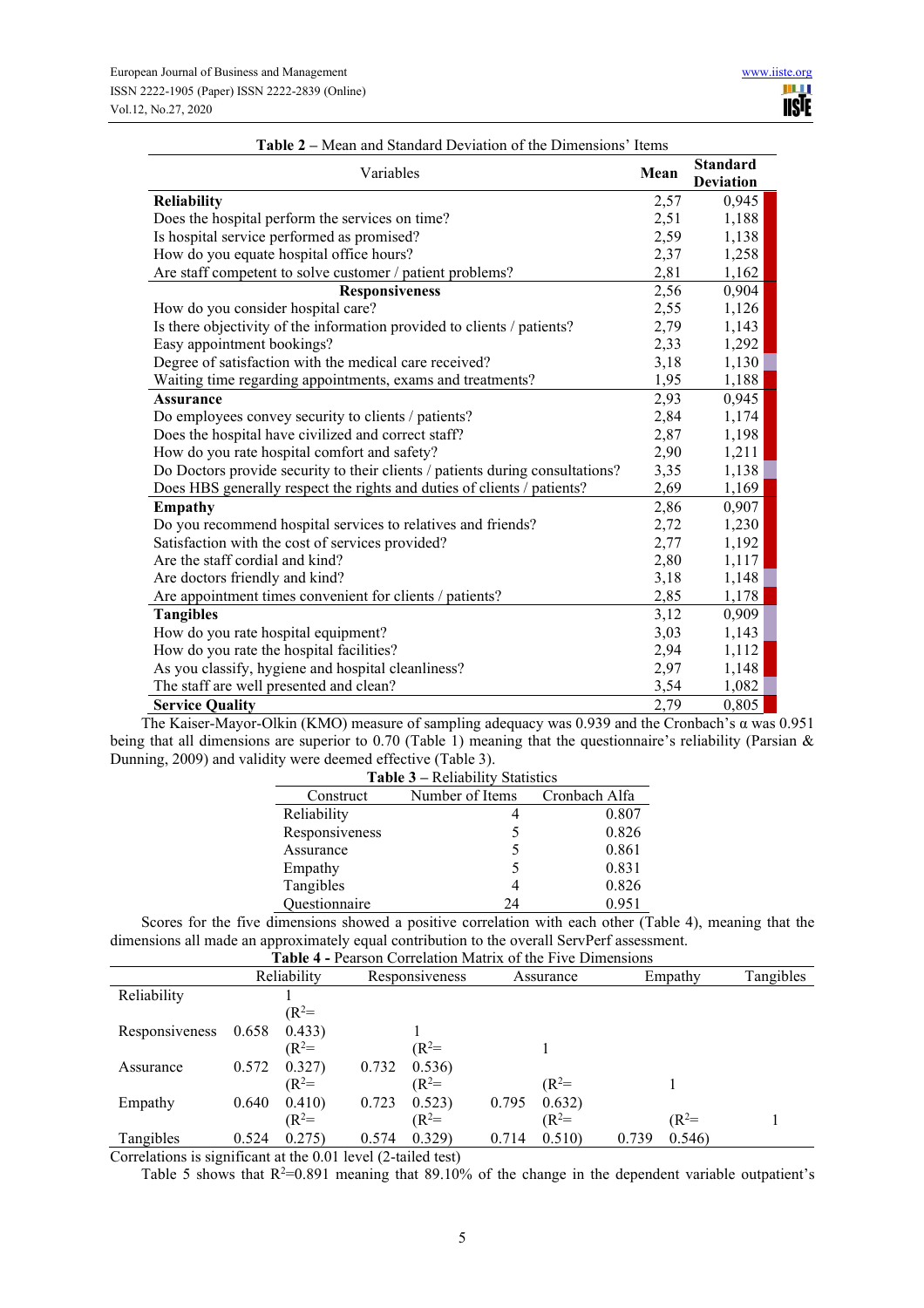satisfaction, can be explained by the five independent variables, namely, reliability, responsiveness, assurance, empathy and tangibles. The F value is equal to  $667.719$  (p<0.001) which shows that the Multiple Linear Regression is significant and at least one of the five dependent variables has a significant relationship with the outpatient's satisfaction. Therefore, the proposed conceptual framework model fits.

The Standardized Regression Model is: Outpatient Satisfaction=0.258 (Reliability) + 0.213 (Responsiveness)  $+ 0.233$  (Assurance)  $+ 0.163$  (Empathy)  $+ 0.240$  (Tangibles)

All the ServPerf dimensions have a significant positive effect on outpatient' satisfaction and thus the whole hypothesis is supported. Reliability ( $\beta$ =0.258) and tangibles ( $\beta$ =0.240) most strongly predict the perception of outpatient satisfaction.

| Predictor variable | В        | SЕ    | Beta  |          | Sig   | <b>Hypothesis</b> | Remarks   |
|--------------------|----------|-------|-------|----------|-------|-------------------|-----------|
| Intercept          | $-0.122$ | 0.054 |       | $-2.264$ | 0.024 |                   |           |
| Reliability        | 0.236    | 0.021 | 0.258 | 11.253   | 0.000 | H1                | Supported |
| Responsiveness     | 0.204    | 0.026 | 0.213 | 7.818    | 0.000 | Η2                | Supported |
| Assurance          | 0.213    | 0.028 | 0.233 | 7.643    | 0.000 | H3                | Supported |
| Empathy            | 0.156    | 0.030 | 0.163 | 5.110    | 0.000 | H4                | Supported |
| Tangibles          | 0.229    | 0.024 | 0.240 | 9.396    | 0.000 | H5                | Supported |

| Table 5 – Construct Parameter Estimates |
|-----------------------------------------|
|-----------------------------------------|

R=0.944; R<sup>2</sup>=0.891; Adjusted R<sup>2</sup>=0.890; F=667.719 (p<0.001)

As hypothesised, there is a significant positive relationship between the service quality dimensions and outpatient's satisfaction, thus all the hypothesis were supported. The results are in line with other findings:

*Reliability -* Essiam (2015) and Zaim *et al.* (2010) concluded that the higher the ability to perform services accurately and dependably the higher the level of outpatient's satisfaction. Also are in line with the findings of Yousapronpaiboon and Johnson (2015) that health care providers who give proper explanations to outpatients would influence outpatient satisfaction.

*Responsiveness -* Yousapronpaiboon and Johnson (2015), Amole *et al.* (2015) found that past experiences with health care services could influence a patient's expectations of services.

*Assurance -* Hassali *et al.* (2014), who evidenced that the quality of the health care services provided affects patient's confidence in the skills of health care provided and Abioye *et al.* (2010), who stated that clear understandable information and/or explanation provided by health care staff to outpatients would lead to higher levels of outpatient's satisfactions.

*Empathy -* the results of Zaim *et al* (2010) and Van De Ven (2014) were confirmed. Although the HBS is a public hospital where the service is given free of charge by the government, the outpatients expected polite staff, give supports and shows concern with the patient's problems.

*Tangibles -* Alshatnawi and Ambus (2016), Pouragha and Zarei (2016) stated that hospitals with good infrastructures and equipment as well as neatly attired personnel that are visually appealing can attract patients since a positive perception of the hospital is created. Thus, tangibility encourages patients to visit hospitals with such environments for treatment.

To improve the service quality provided by the HBS and leave some recommendations, we tried to find significant differences in the factors, gender, age, educational level, marital status, professional activity, number of children, medical visits per year, knowledge of the claiming book and complainants, related to each of the five dimensions of the ServPerf model.

The analysis revealed no significant differences associated with gender, knowledge of the claiming book, complainants (Mann-Whitney test, p>0.05), marital status, professional activity and medical visits per year (Kruskal-Walls test, p>0.05). In contrast, there were found significant differences in other factors.

*Age* was a highly significant variable. Patients with more than 60 years of age showing higher satisfaction then those of the other age echelons in all the dimensions – Kruskal-Wallis non-parametric (Table 6), followed by multiple comparisons of the order means with ANOVA Tukey, as described by Maroco (2018) (Table 7).

The results of Sadeh (2017) were confirmed only in the part that, older customers' satisfaction with health care is higher than younger customers. However, in this study no significant difference in satisfaction among gender were found.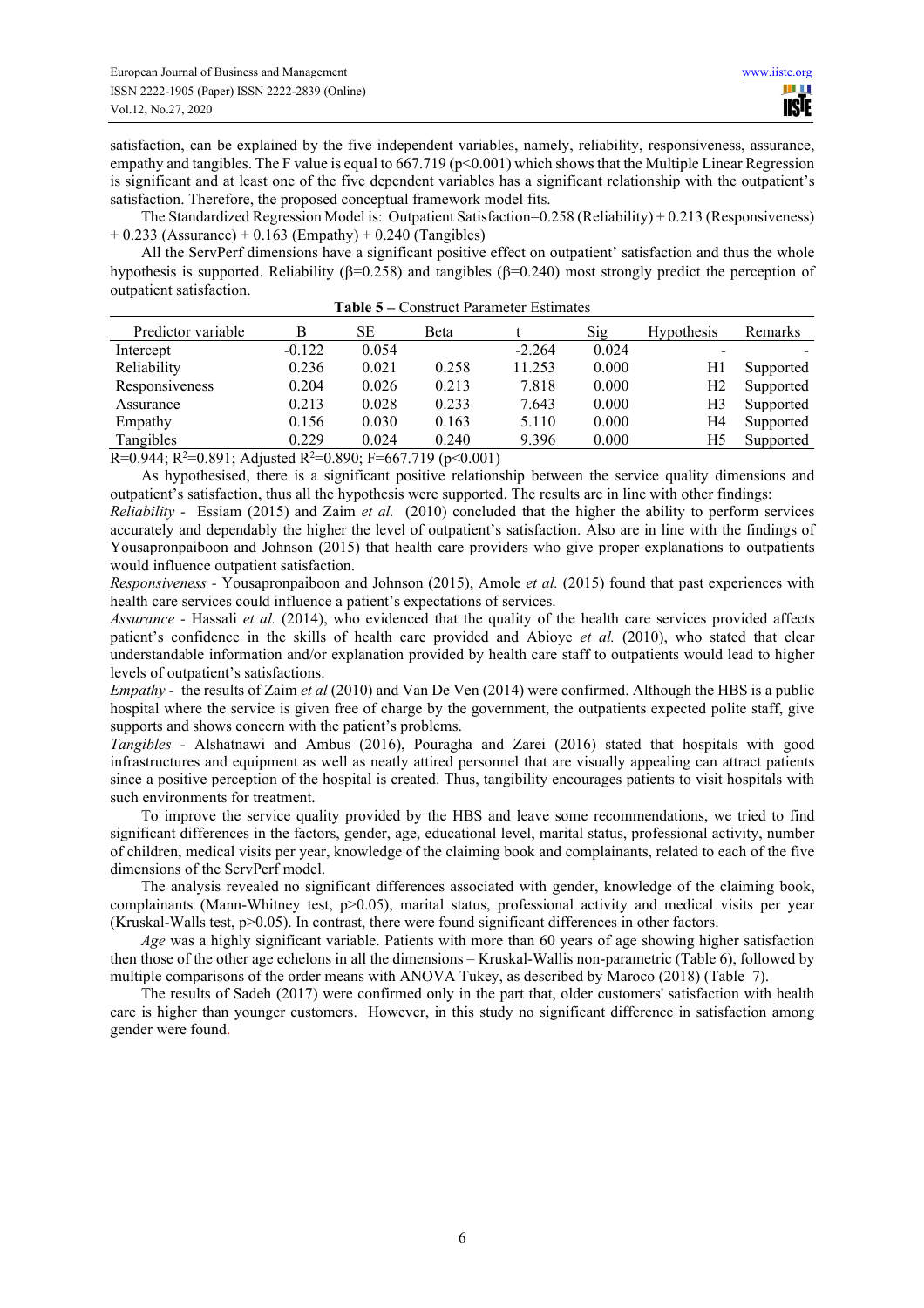| $P$ <i>HH</i> enbronb $P$ . The $P$ |               |          |       |          |  |  |
|-------------------------------------|---------------|----------|-------|----------|--|--|
|                                     | ANOVA one way |          |       |          |  |  |
| Dimensions                          | $\gamma$ 2    |          |       |          |  |  |
| Reliability                         | 17.092        | $0.001*$ | 6.948 | $0.000*$ |  |  |
| Responsiveness                      | 16.760        | $0.001*$ | 7.093 | $0.000*$ |  |  |
| Assurance                           | 23.834        | $0.000*$ | 9.481 | $0.000*$ |  |  |
| Empathy                             | 16.113        | $0.001*$ | 7.740 | $0.000*$ |  |  |
| Tangibles                           | 22.066        | $0.000*$ | 8.296 | $0.000*$ |  |  |

**Table 6 –** Kruskal-Wallis and ANOVA test – Dimensions versus Age

\* Significant at the 0.01 level

| <b>Table</b> $t - 1$ and $\pi$ and $\pi$ is the Difficult signs versus Age |           |                        |       |  |  |  |
|----------------------------------------------------------------------------|-----------|------------------------|-------|--|--|--|
| Age: $+60$ (I)                                                             | J         | $I - J$                | n     |  |  |  |
| Reliability                                                                | 18-30     | $0.81266*$             | 0.000 |  |  |  |
|                                                                            | $31 - 44$ | $0.61239*$             | 0.005 |  |  |  |
|                                                                            | $45 - 60$ | $0.71054*$             | 0.002 |  |  |  |
| Responsiveness                                                             | 18-30     | $0.77564*$             | 0.000 |  |  |  |
|                                                                            | $31 - 44$ | 0.76088*               | 0.000 |  |  |  |
|                                                                            | $45 - 60$ | $0.69273$ <sup>*</sup> | 0.002 |  |  |  |
| Assurance                                                                  | $18 - 30$ | $0.77677*$             | 0.000 |  |  |  |
|                                                                            | $31 - 44$ | 0.78128*               | 0.000 |  |  |  |
|                                                                            | $45 - 60$ | 1.04077*               | 0.000 |  |  |  |
| Empathy                                                                    | $18 - 30$ | $0.79241$ <sup>*</sup> | 0.000 |  |  |  |
|                                                                            | $31 - 44$ | $0.64780*$             | 0.001 |  |  |  |
|                                                                            | $45 - 60$ | $0.82951*$             | 0.000 |  |  |  |
| Tangibles                                                                  | 18-30     | $0.74335*$             | 0.000 |  |  |  |
|                                                                            | $31 - 44$ | $0.60370*$             | 0.004 |  |  |  |
|                                                                            | 45-60     | $0.90366^*$            | 0.000 |  |  |  |

**Table 7 –** Tukey HSD test– Dimensions versus Age

\* Average difference is significant at 0.05 level

The variable *Educational Level* has only a significant difference with the dimension responsiveness (Table 8 and 9). The respondents with 1st cycle education are more satisfied with the dimension responsiveness than the ones with the holders of the secondary level education. **Table 8 – Kruskal-**

| -Wallis and ANOVA test – Dimensions versus Educational Level |                                 |       |       |       |  |  |  |
|--------------------------------------------------------------|---------------------------------|-------|-------|-------|--|--|--|
|                                                              | Kruskal-Wallis<br>ANOVA one way |       |       |       |  |  |  |
| Dimensions                                                   |                                 |       |       |       |  |  |  |
| Responsiveness                                               | 13.602                          | 0.034 | 2.272 | 0.036 |  |  |  |
| * Significant at the 0.05 level                              |                                 |       |       |       |  |  |  |

| <b>Table 9 – Tukey HSD test– Dimensions versus Educational Level</b> |  |
|----------------------------------------------------------------------|--|
|----------------------------------------------------------------------|--|

| $1st$ Cycle (I)                                   |           | $\mathbf{I} = \mathbf{J}$ |       |
|---------------------------------------------------|-----------|---------------------------|-------|
| Responsiveness                                    | Secondary | $0.46636*$                | 0.010 |
| * Average difference is significant at 0.05 level |           |                           |       |

The variable *Number of Children* had a significant effect on all the dimensions (Table 2 and 3). In general, the respondents with four or more children are more satisfied in all dimensions than the one with less than three children. These results are aligned with the ones related to the variable Age considering that the older respondents also have more children (for example the totality of respondents with more than seven children have more than forty-five years).

**Table 9 –** Kruskal-Wallis and ANOVA test – Dimensions versus Number of Children

|                | Kruskal-Wallis |       | ANOVA one way |       |
|----------------|----------------|-------|---------------|-------|
| Dimensions     | γ2             |       |               |       |
| Reliability    | 14.803         | 0.002 | 5.399         | 0.001 |
| Responsiveness | 23.065         | 0.000 | 8.444         | 0.000 |
| Assurance      | 18.031         | 0.000 | 6.024         | 0.001 |
| Empathy        | 20.187         | 0.000 | 7.382         | 0.000 |
| Tangibles      | 12.201         | 0.007 | 3.676         | 0.012 |

\* Significant at the 0.05level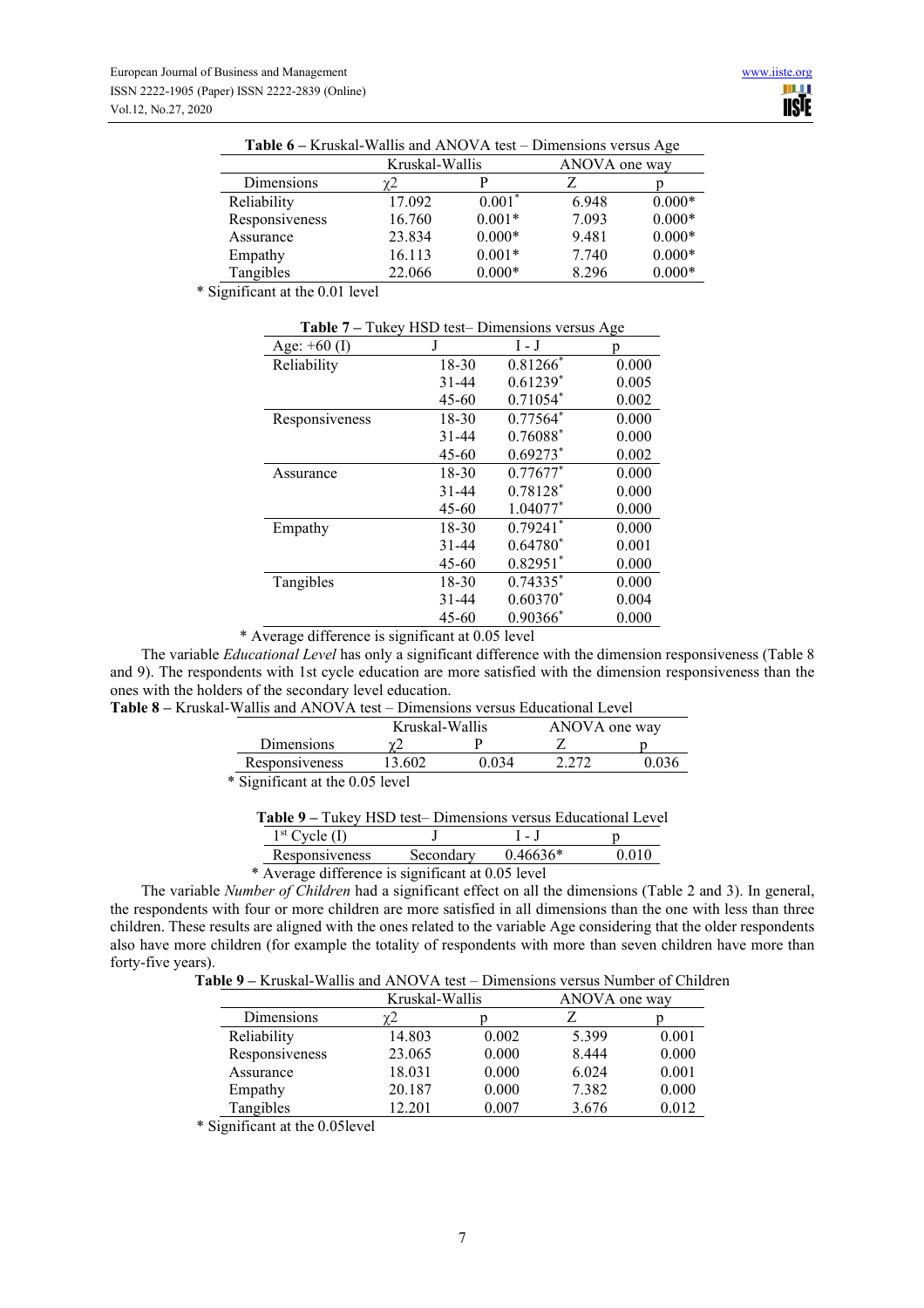|                       | J       | $\boldsymbol{\mathrm{I}}$ - $\boldsymbol{\mathrm{J}}$ | D     |
|-----------------------|---------|-------------------------------------------------------|-------|
| Reliability           | None    | 1.00798*                                              | 0.002 |
| [Children + 7 (I)]    | $1 - 3$ | 1.04654*                                              | 0.001 |
|                       | $4 - 7$ | $0.81439*$                                            | 0.032 |
| Responsiveness        |         |                                                       |       |
| [Children $4-7$ (I)]  | None    | $0.36660*$                                            | 0.045 |
|                       | $1 - 3$ | 0.38235*                                              | 0.023 |
| [Children $+7$ (I)]   | None    | 1.09539*                                              | 0.000 |
|                       | $1 - 3$ | 1.11114*                                              | 0.000 |
|                       | $4 - 7$ | 0.72879*                                              | 0.048 |
| Assurance             |         |                                                       |       |
| [Children + 7 $(I)$ ] | None    | 0.87766*                                              | 0.010 |
|                       | $1 - 3$ | 1.00984*                                              | 0.002 |
| Empathy               |         |                                                       |       |
| [Children $4-7$ (I)]  | None    | $0.42721*$                                            | 0.014 |
|                       | $1 - 3$ | 0.37792*                                              | 0.027 |
| [Children $+7$ (I)]   | None    | 0.99539*                                              | 0.001 |
|                       | $1 - 3$ | $0.94610*$                                            | 0.002 |
| Tangibles             |         |                                                       |       |
| [Children $4-7$ (I)]  | None    | $0.42505*$                                            | 0.017 |

**Table 10 –** Tukey HSD test– Dimensions versus Number of Children

\* Average difference is significant at 0.05 level

In sum, the overall service quality perceived by patients was quite bad. Although Cap- Vert is a developing country, where there is careful respect for the human being, the HBS needs to implement regulatory policies to provide better services for patients.

Thus, to improve the service quality provided by the HBS and consequently the satisfaction it is highly essential to identify the factors which satisfy the customers and strategize policies based on these requirements. *Suggestions and Recommendations* 

Deepen efforts to reduce waiting times concerning appointments, examinations and treatments.

- Make the appointments available via digital.
- Disclose the existence of the complaint book and sensitize users/patients to its use.
- Implement training processes, properly structured, in line with the real needs of workers to give them more skills on the provision of services, so that all those who use the services of this hospital are more satisfied. It is recalled that Satisfaction is a feeling of pleasure or disappointment resulting from the comparison of the expected performance of the service (or result) about customer expectations (Kotler, Keller, Ancarani, & Costabile, 2016). This satisfaction is also reflected in the client's actions as the indication of the service to others (Ricci, Wanderley, Oliveira, & Rebelatto, 2009).
- Create the HBS organization chart so that stakeholders understand the hierarchical and organizational structure of this institution.
- Improve the reporting process of HBS, in particular, that directed to users under 45 years of age to mitigate their dissatisfaction with the quality of services provided by this institution.
- Start a certification process supported, for example, in ISO 9001:2015 Management System and /or ISO 14001 Standard - Environmental Management.

# **5. Conclusions**

This study used the ServPerf model to explain the relationship between the service quality and outpatient's satisfaction toward the public hospital, Hospital Baptista de Sousa in Cap-Vert. The R-square value of 0.891of the multiple regression model fit indicates that the ServPerf model with the five variables Reliability, Responsibility, Assurance, Empathy and Tangibles successfully provides the explanations about the influence of these service quality dimensions on the outpatient's satisfaction. Stated in another way, the quality of the services provided by HBS has a positive impact on the satisfaction of patients.

Only the tangibles dimension was classified as yellow. All the other service quality dimensions laid in the red classification, which implies that the perceived quality of health services provided by Hospital Baptista de Sousa has not been satisfying to patients and needed to be improved. In this way, the HBS should heard permanently *the voice of the patients* to improve the quality of the services provided.

It is important to relieve that they are the older patients, with a greater number of children and fewer educational qualifications who say they are more satisfied with the quality of services provided by HBS. It is also noteworthy that the average classification in all items associated with medical interventions has a yellow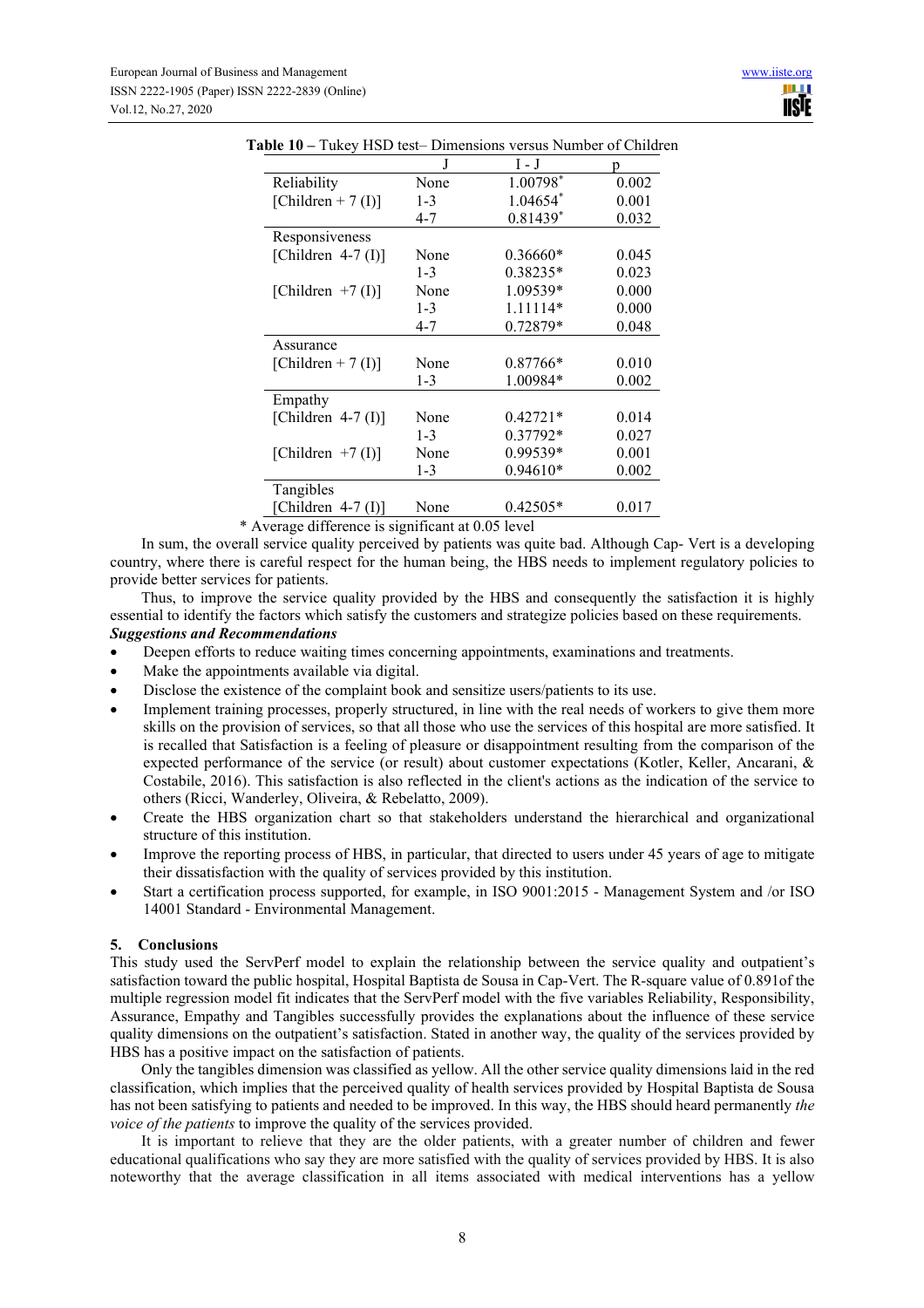#### classification.

The limitation of this study is that it was performed in one particular establishment. Further research should attempt to replicate the study in other hospitals public or private. This study should also be repeated, shortly, to compare the evolution of patient satisfaction with the services provided by the Baptista de Sousa Hospital.

#### **References**

- Abioye, K. E., I. S., Bello, T., Olaleye, I. A., & Amedi, M. (2010). *Determinants of patient satisfaction with physician interaction: A cross-sectional survey at the Obafemi Awolowo University Health Centre, Ile-Ife, Nigeria*. South African Family Practice, 52(6): 557-562.Available at: https://doi.org/10.1080/20786204.2010.10874047.
- Aghamoulaei, T. S., Zare, A., & Kebriaei, A. (2008). Quality gap in primary health care services in Bandar Abbas: Woman's perspective. *Payesh*, 7 (2) (pp. 121-127.
- Al Khani, R. (2015). *Improving Waiting Time and Patients' Experience in a Medical Retina Clinic*. Unpublished Master Thesis, Royal College of Surgeons in Ireland.
- Al Momani, M. (2012). Patient experience of nursing quality in a Teaching Hospital in Saudi Arabia. Iran. *J Public Health*, 41 (8) pp. 42-49.
- Al-Abri, R., & Al-Balushi, A. (2014). Patient satisfaction survey as a tool towards quality improvement. *Oman Medical Journal*, 29(1), 3.
- Alexander, D., Abbott, L., Zhou, Q., & Staff, I. (2016). Can Triage Nurses Accurately Predict Patient Dispositions in the Emergency Department? Journal of Emergency Nursing, 42(6), 513-518.
- Ali, M., & Raza, S. A. (2017). Service quality perception and customer satisfaction in Islamic banks of Pakistan: the modified SERVQUAL model. *Total Quality Management & Business Excellence*, 28(5-6), 559-577.
- Alshatnawi, H. A. M., & Amlus, M. H. B. (2016). The influence of service quality on customer satisfaction: Evidence from public hospitals*. International Journal for Research in Business*, *Management and Accounting*, 2(1): 73-88
- Amole, B. B., Oyatoye, E. O., & Kuye, O. L.( 2015). Determinants of patient satisfaction on service quality dimensions in the Nigeria teaching hospitals. *Economics Management Innovation*, 7(3): 3-20.
- Anbari, Z., & Tabaraie, Y. (2013). Measurement of quality of hospital services via SERVQUAL model. *Bulletin of Environment, Pharmacology and Life Sciences*, 3(1), 51-6.
- Anbori, A., Ghani, H., & Yadav, A. (2010). Patient satisfaction and loyalty to the private hospitals in Sana'a. Yemen. *Int J Qual Health Care*, 22 (4) pp. 310-315.
- Awang, Z., Afthanorhan, A., Mohamad, M., & Asri, M. A. M. (2015). An evaluation of measurement model for medical tourism research: the confirmatory factor analysis approach. *International Journal of Tourism Policy*, 6(1), 29-45.
- Butt, M. M., & de Run, C. E. (2010). Private healthcare quality: Applying a ServQual model. *International Journal of Health Care Quality Assurance*, 23(7): 658-673.
- Çaha, H. (2007). Service quality in private hospitals in Turkey. *J Econ Soc Res*, 9 (1) pp. 55-69.
- Carraher, S. M., Carraher, S. C. (2006). Enterprises C. Customer service, entrepreneurial orientation, and performance: A study in health care organizations in Hong Kong, Italy, New Zealand, the United Kingdom, and the USA. *J Appl Manag Entrep*. 11(4):33–48.
- Chaniotakis, I. E., & Lymperopoulos, C. (2009). Service quality effect on satisfaction and word of mouth in the health care industry, *Managing Service Quality*, Vol.19, Iss:2, pp.229-242.
- Cronin, J. J. & Taylor, S. A. (1992). Measuring service quality: a re-examination and extension. *Journal of Marketing*, Vol. 56, No. 3, pp.55–68 [online] https://journals.sagepub.com /toc/jmxa/56/3.
- El-Tohamy, A. E. M. A., Raoush, A. T. Al., Albejaidi, F., Al-Shdaifat, E. A., Management, T. Q., Standards, U. A., … Sallis, E. (2015). Total quality management. *International Journal of Business and Social Research*, 2(2), 51–56.
- Essiam, J. O. (2015). Service quality and patients satisfaction with healthcare delivery: Empirical evidence from patients of the outpatient department of a public university hospital in Ghana. *European Journal of Business and Management*, 5(28): 52-59.
- Fatima, T., Malik, S. A. & Shabbir, A. (2018). Hospital healthcare service quality, patients satisfaction and loyalty: an investigation in context of private healthcare systems. *International Journal of Quality & Reliability Management*, Vol. 35, No. 6, pp.1195–1214, Emerald Publishing Limited.
- Falcão, L. A., Jerônimo, T., Melo, F. C., Aquino, J. T., & Medeiros, D. D. (2017). Using the Servqual Model to Assessmall Service Quality and Customer Satisfaction. Brazilian Journal of Operations and Production Management, 14, 82-88.
- Figen, Y., & Ebru, D. (2010). Health care service quality: A comparison of public and private hospitals. Afr *J Bus Manag*, 4 (6) pp. 962-971.
- Fornell, C., & Larcker, D. F. (1981). Evaluating structural equation models withunobservable variables and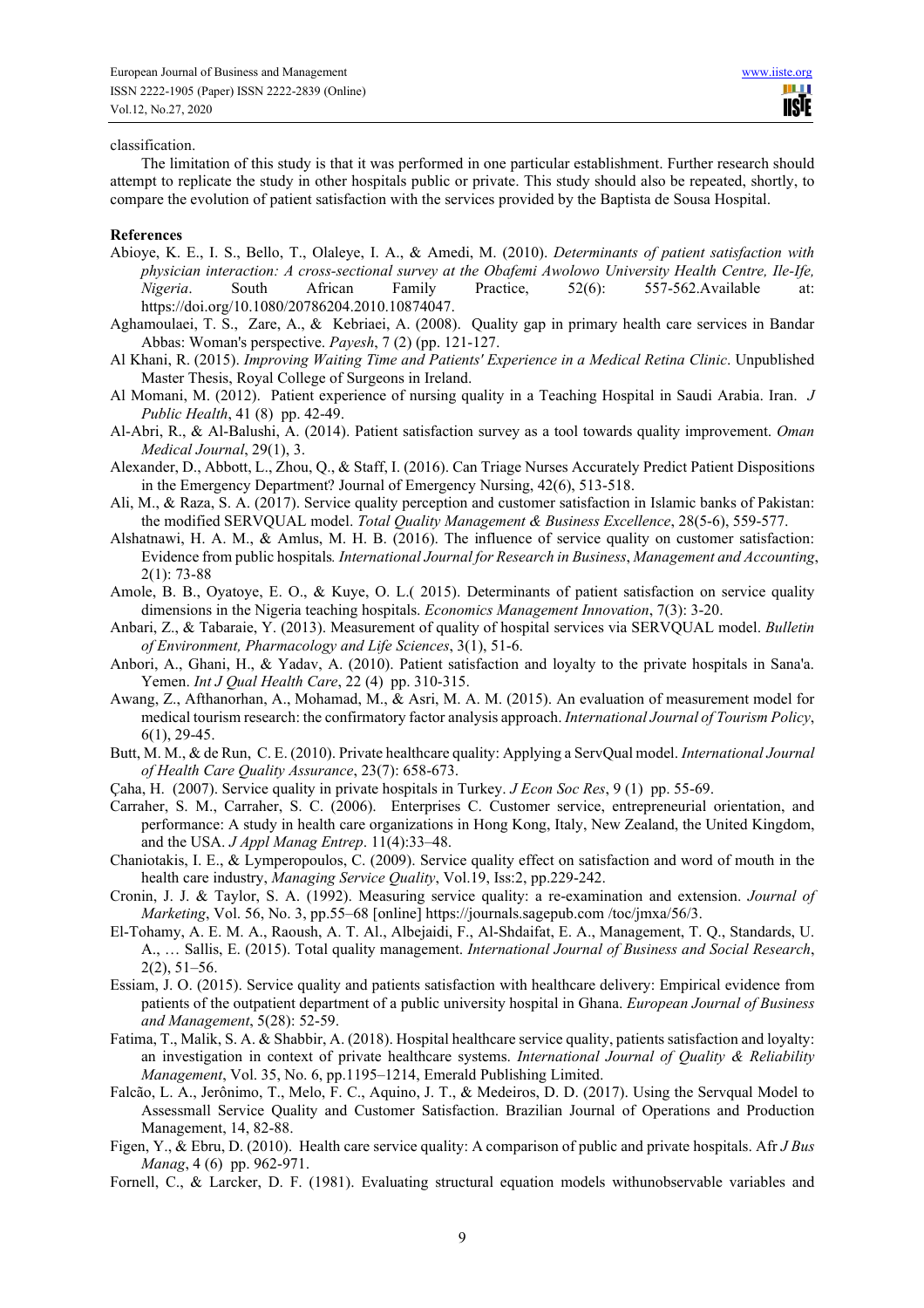measurement error. *Journal of Marketing Research*, 18(1), 39-50. doi:10.2307/3151312

- Gurbuz, E., Buyukkeklik, A., Avcilar, M. Y., & Toksari, M. (2008). Algilanan Hizmet Kalitesinin Tatmin ve Davranissal Niyet Uzerine Etkisi: Nigde İlindeki Supermarketler Uzerine Ampirik Bir Calisma*. Ege Akademik Bakis*, 8(2), 785-812.
- Handayani, P. W., Hidayanto, A. N., Sandhyaduhita, P. I., Kasiyah, A., Ayuningtyas, D. (2015). Strategic hospital services quality analysis in Indonesia*. Expert Systems with Applications*, Vol. 42, No. 6, pp.3067–3078, Pergamon.
- Hassali, M. A., Alrasheedy, A. A., Ab Razak, B. A., Al-Tamimi, S. K., Saleem, F., Haq, N. U., & Aljadhey, H. (2014). Assessment of general public satisfaction with public healthcare services in Kedah, Malaysia. *The Australasian Medical Journal*, 7(1): 35-44.
- Huang, J. A., Lai, C. S., Hu, J. S., & Weng, R. H. (2014). The impact of market orientation on patient loyalty: The mediation of relationship quality. *Service Business*, 8(4), 499–515.
- Izogo, E. E., & Ogba, I. E. (2015). Service quality, customer satisfaction and loyalty in automobile repair services sector. *International Journal of Quality & Reliability Management*, 32(3), 250-269.
- Karassavidou, E. N., Papadopoulos C. T. (2009). Quality in NHS hospitals: no one knows better than patients. *Meas Bus Excell,* 13 (1) pp. 34-46.
- Klementova, J., Zavadsky, J., & Zavadska, Z. (2015). The measurement and evaluation of the service quality through customers' satisfaction. *Procedia Economics and Finance*, 26, 126–130.
- Kotler, P., Keller, K., Ancarani, F., & Costabile, M. (2016). *Marketing Management*. Pearson Education.
- Lagrosen, Y., & Lagrosen, S. (2016). Customer perceptions of quality–a study in the SPA industry. *European Business Review*, 28(6), 657-675.
- Linqvist Leonardsen, A. C., Del Busso, L., Abrahamsen Grøndahl, V., Ghanima, W., Barach, P., & Jels- ness-Jørgensen, L. P. (2016). A qualitative study of patient experiences of decentralized acute healthcare services. *Scandinavian journal of primary health care*, 34(3), 317-324.
- Maria Stock, R., Jong, A. D., & Zacharias, N. A. (2017). Frontline employees' innovative service behavior as key to customer loyalty: Insights into FLEs' resource gain spiral. *Journal of Product Innovation Management*, 34(2), 223-245.
- Martins, A. L., de Carvalho, J. C., Ramos, T., & Fael, J. (2015). Assessing obstetrics perceived service quality at a public hospital. *Procedia-Social and Behavioral Sciences*, 181, 414–422.
- McCall, S. J., Souers, R. J., Blond, B., & Massie, L. (2016). Physician satisfaction with clinical laboratory services: a College of American Pathologists Q-Probes Study of 81 Institutions. *Archives of pathology & laboratory medicine*, 140(10), 1098-1103.
- Maroco, J. (2018). Análise Estatística Com utilização do SPSS. Lisboa: Edições Silabo, Lda-Lisboa.
- Mendes, I. A. C., Trevizan, M. A., de Godoy, S., Nogueira, P. C., Ventura, C. A. A. and Furlan, C. E. B. (2018). Expectations and perceptions of clients concerning the quality of care provided at a Brazilian hospital facility. *Applied Nursing Research*, Vol. 39, pp.211–216, W.B. Saunders [online] https://www.sciencedirect.com/journal/applied-nursing-research/vol/39/suppl/C; https://www.sciencedirect.com/science/article/pii/S0897189716301008.
- Nekoei-Moghadam, M., & Amiresmaili, M. (2011). Hospital services quality assessment: Hospitals of Kerman University of Medical Sciences, as a tangible example of a developing country. *Int J Health Care* Qual Assur, 24 (1) pp. 57-66.
- Parasuraman, A., Zeithaml, V. A., Berry, L. L. (1988). SERVQUAL: A multiple-item scale for measuring consumer perceptions of service quality. *J Retailing*, 64, 12-40.
- Parsian, N., & Dunning, A. T. (2009). Developing and validating a questionnaire to measure spirituality: A psychometric process. *Global Journal of Health Science* 1(1): 1-11.
- Paul, P. D. (2003). What is the best approach for measuring service quality of periodontists? *Clinical Research and Regulatory Affairs*, Vol. 20, No.4, pp 457-468.
- Pouragha, B. & Zarei, E. (2016). The effect of outpatient service quality on patient satisfaction in teaching hospitals in Iran. *Materia Socio-Medica*, 28(1): 21.
- Punnakitikashem R. N., Buavaraporn, P., & Leelartapin, M. K. (2012). Health care service quality: Case example of a hospital with lean implementation. *POMS 23rd Annual Conference*, Chicago, IL, USA.
- Qin, H., Prybutok, G. L., Prybutok, V. R. & Wang, B. (2015). Quantitative comparisons of urgent care service providers. *International Journal of Health Care Quality Assurance*, Vol. 28, No. 6, pp.574–594, Emerald Group Publishing Ltd.
- Rahimi, B., Safdari, R., Jebraeily, M. (2014). Development of hospital information systems: User participation and factors affecting it. *Acta Inform Med*: 22(6):398–401.
- Ramsaran-Fowdar, R. R. (2005). Identifying health care quality attributes. *Journal of Health and Human Services Administration,* Vol. 27, No. 4, pp.428–443, SPAEF [online] https://jhhsa.spaef.org/article/551/Identifying-Health-Care-Quality-Attributes; https://www.jstor.org/stable/23211910?seq=1#page\_scan\_tab\_contents.